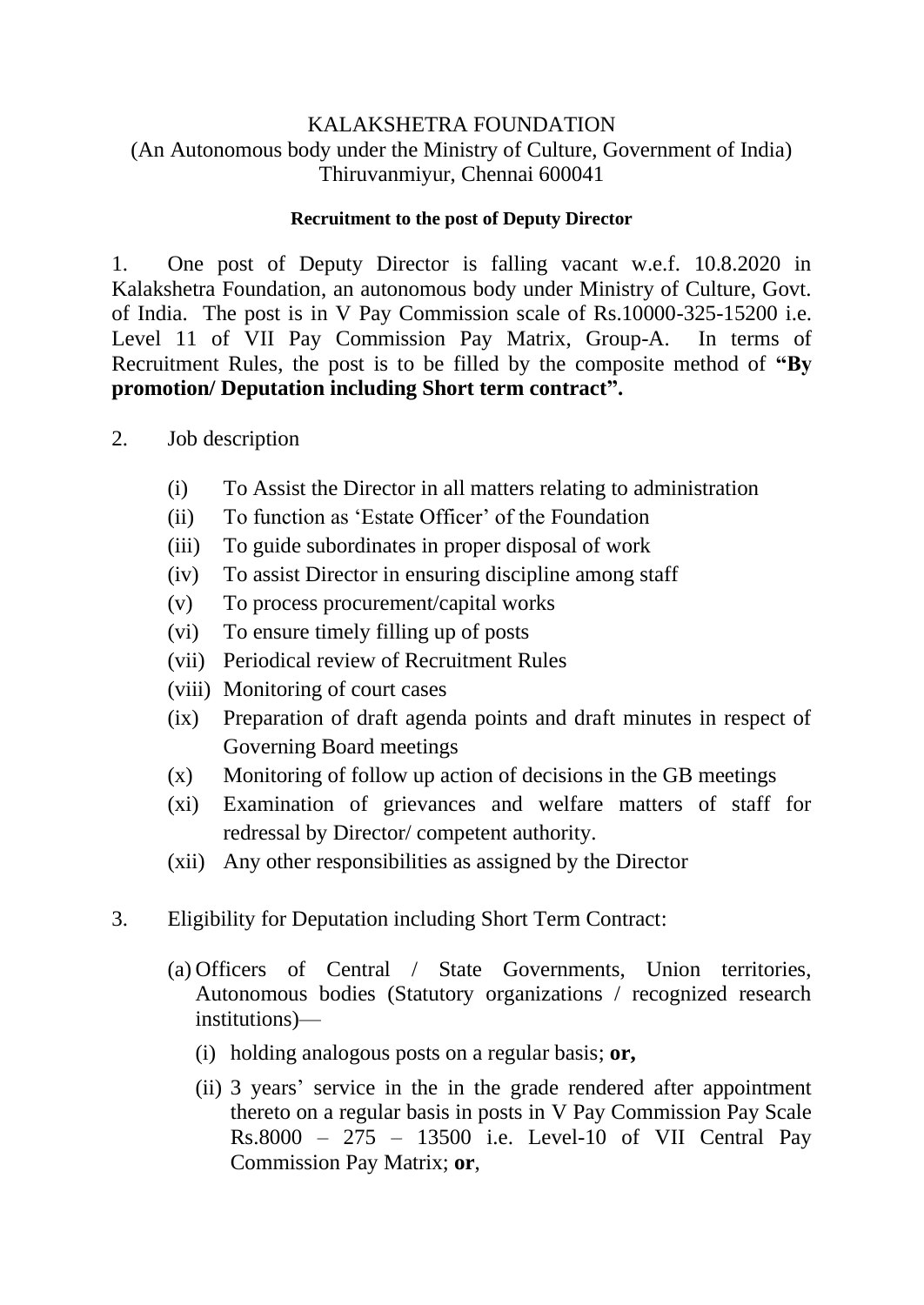- (iii)8 years' service in the grade rendered after appointment thereto on a regular basis in posts in V Pay Commission Pay Scale Rs.6500 – 200 – 10500 i.e. Level 7 in the VII Central Pay Commission Pay Matrix:
- (b) and having good knowledge of accounts and administration.
- (c) The maximum age limit for appointment on deputation including Short Term Contract **shall be not exceeding 56 years as on 10.8.2020 i.e. on the date of vacancy.**

4. Application has to be made in the prescribed proforma which can also be downloaded from website: [www.kalakshetra.in](http://www.kalakshetra.in/)→Links→Others→Vacancies. Application along with copy of all relevant documents viz. cadre clearance, vigilance clearance, copy of APARs (for the last five years viz. 2014-15 to 2018-19) routed through proper channel, should reach **The Director, Kalakshetra Foundation, Tiruvanmiyur, Chennai 600 041, on or before 20.06.2020.** Applications received after the last date or otherwise found incomplete will not be considered and will stand rejected.

5. The cover containing the application should be super scribed "Application for the Post of Deputy Director, Kalakshetra Foundation.

> **Director** Kalakshetra Foundation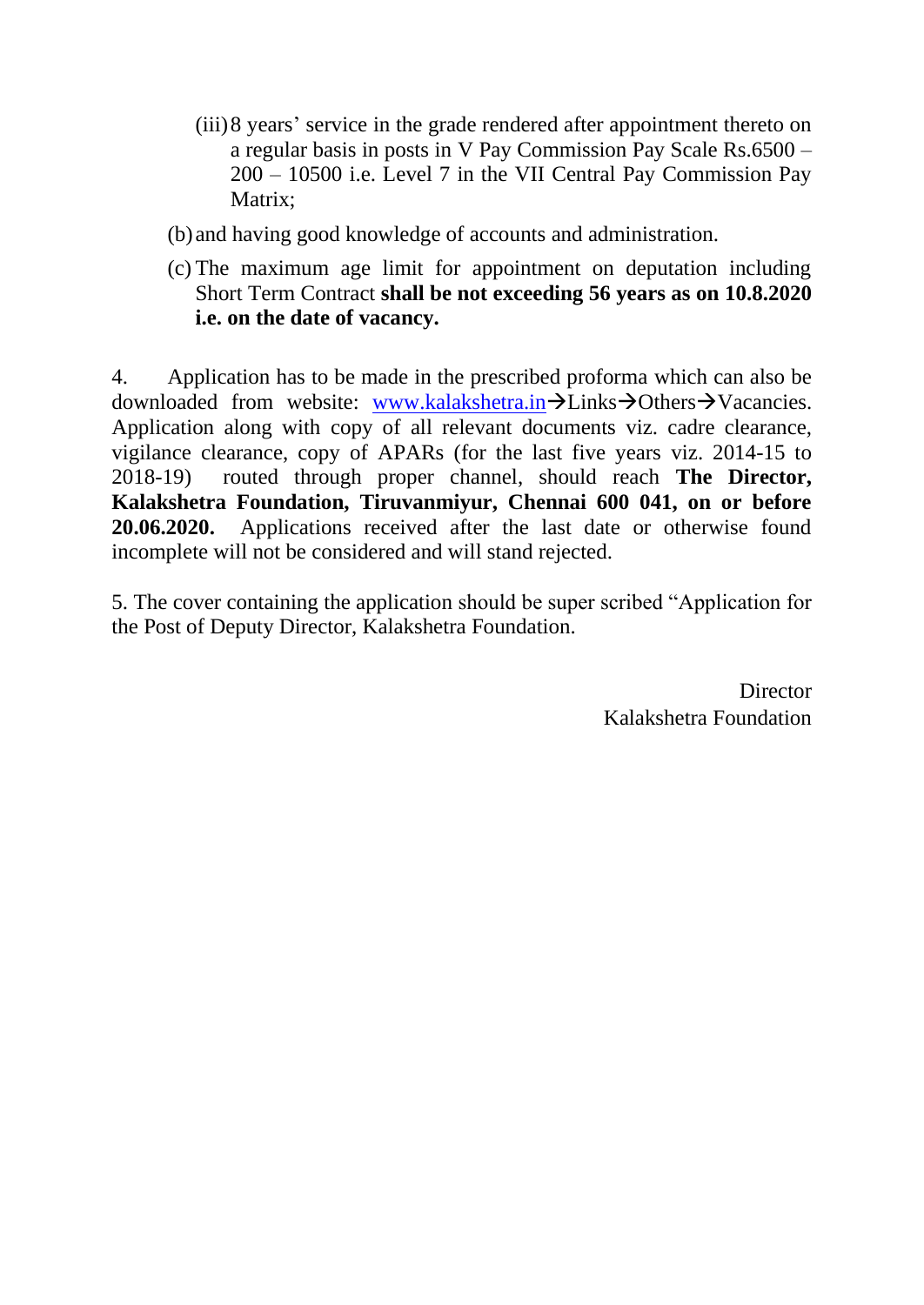## **Annexure-I**

# **Application for the post of Deputy Director, Kalakshetra Foundation**

**Affix passport photo of self**

| 1. Name and address                            |  |
|------------------------------------------------|--|
| (in Block letters):                            |  |
|                                                |  |
|                                                |  |
|                                                |  |
|                                                |  |
| Mobile No.<br>2.                               |  |
|                                                |  |
| 3. Email address                               |  |
| 4. Date of Birth (In Christian era)            |  |
|                                                |  |
|                                                |  |
| Date of retirement under Central/State<br>5.   |  |
| Government:                                    |  |
|                                                |  |
| 6. Educational Qualifications                  |  |
|                                                |  |
|                                                |  |
|                                                |  |
|                                                |  |
| 7. Service to which you belong                 |  |
|                                                |  |
| Please<br>indicate<br>which<br>of<br>8.<br>the |  |
| qualifications do you possess?                 |  |
|                                                |  |
| Do you hold analogous post on<br>(i)           |  |
| regular basis in Level-11 of VII Central Pay   |  |
| <b>Commission Pay Matrix?</b>                  |  |
| <b>OR</b>                                      |  |
|                                                |  |
| Do you possess three years' service in<br>(ii) |  |
| the grade rendered after appointment thereto   |  |
| on a regular basis in posts in Level-10 of VII |  |
| Central Pay Commission Pay Matrix (V Pay       |  |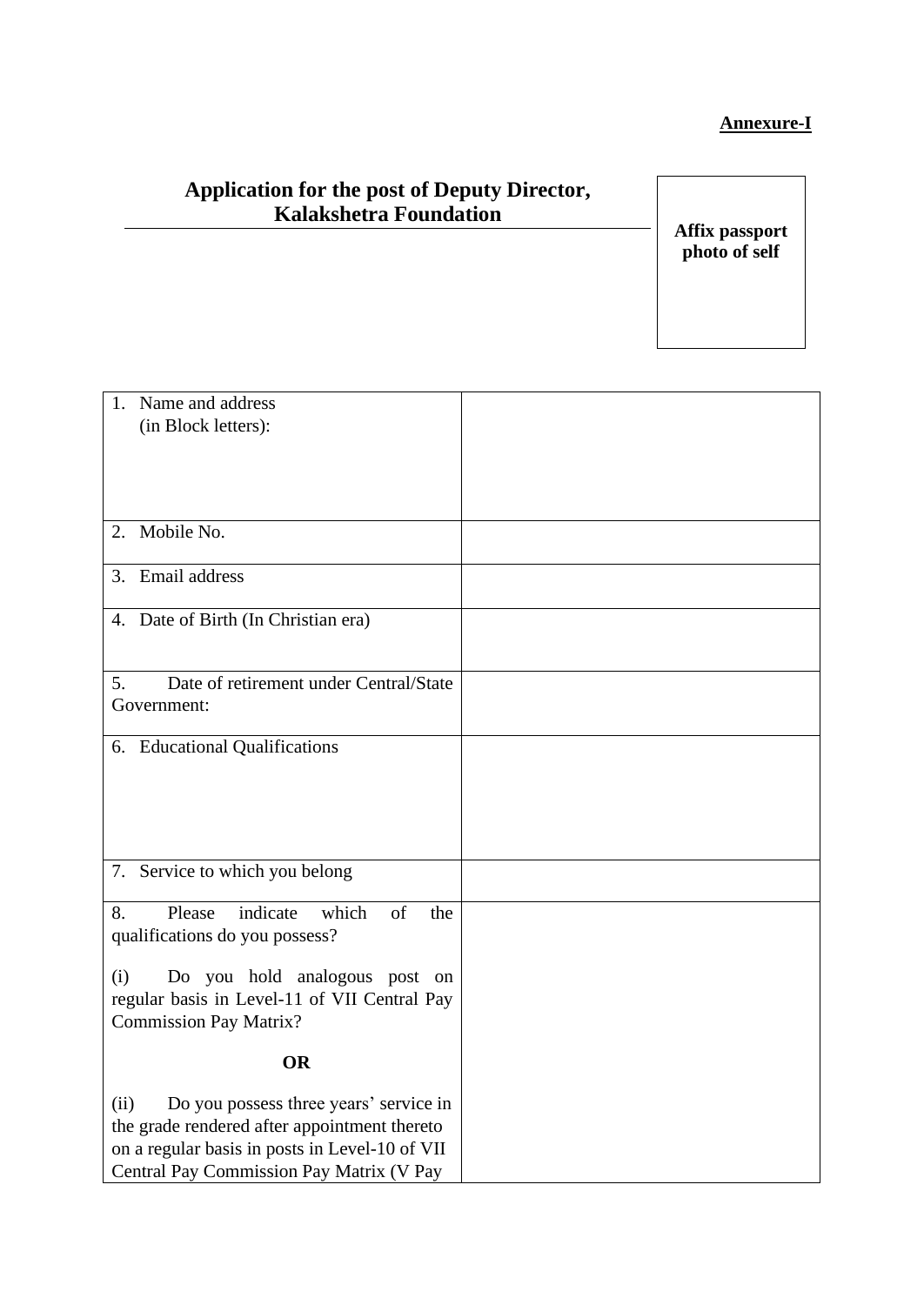| Commission Pay Scale Rs.8000 – $275 - 13500$ )<br>or equivalent in the parent cadre or<br>Department;                                                                                                                                                                                                  |  |
|--------------------------------------------------------------------------------------------------------------------------------------------------------------------------------------------------------------------------------------------------------------------------------------------------------|--|
| <b>OR</b>                                                                                                                                                                                                                                                                                              |  |
| Do you possess eight years' service in<br>(iii)<br>the grade rendered after appointment thereto<br>on a regular basis in posts in level 7 in the<br>VII Central Pay Commission Pay Matrix (V<br>Pay Commission Pay Scale Rs.6500 - 200 -<br>10500) or equivalent in the parent cadre or<br>Department; |  |
| Do you possess eight years'<br>9.<br>experience in administration / accounts<br>matters?                                                                                                                                                                                                               |  |
| 10.<br>Please state whether in the light of<br>entries made by you above, you meet the<br>requirement of the post.                                                                                                                                                                                     |  |

11. Details of employment, in chronological order, enclose a separate sheet, duly authenticated by your signature if the space below is insufficient:

| Office/<br>Organisation | Whether<br>Central Govt./<br>$Govt$ .<br>State<br>University/         | Post<br>held<br>with<br>Pay | Period of<br>service | of<br>Nature<br>appointment<br>(regular/ ad-<br>hoc/ | Nature of<br>Duties with<br>brief details<br>of<br>works |
|-------------------------|-----------------------------------------------------------------------|-----------------------------|----------------------|------------------------------------------------------|----------------------------------------------------------|
|                         | Res.<br>Institutions/<br>PSU/Statutory/<br>Autonomous<br>Organisation | Level                       | To<br>From           | deputation)                                          | performed<br>during<br>the<br>appointment                |
|                         |                                                                       |                             |                      |                                                      |                                                          |
|                         |                                                                       |                             |                      |                                                      |                                                          |
|                         |                                                                       |                             |                      |                                                      |                                                          |
|                         |                                                                       |                             |                      |                                                      |                                                          |
|                         |                                                                       |                             |                      |                                                      |                                                          |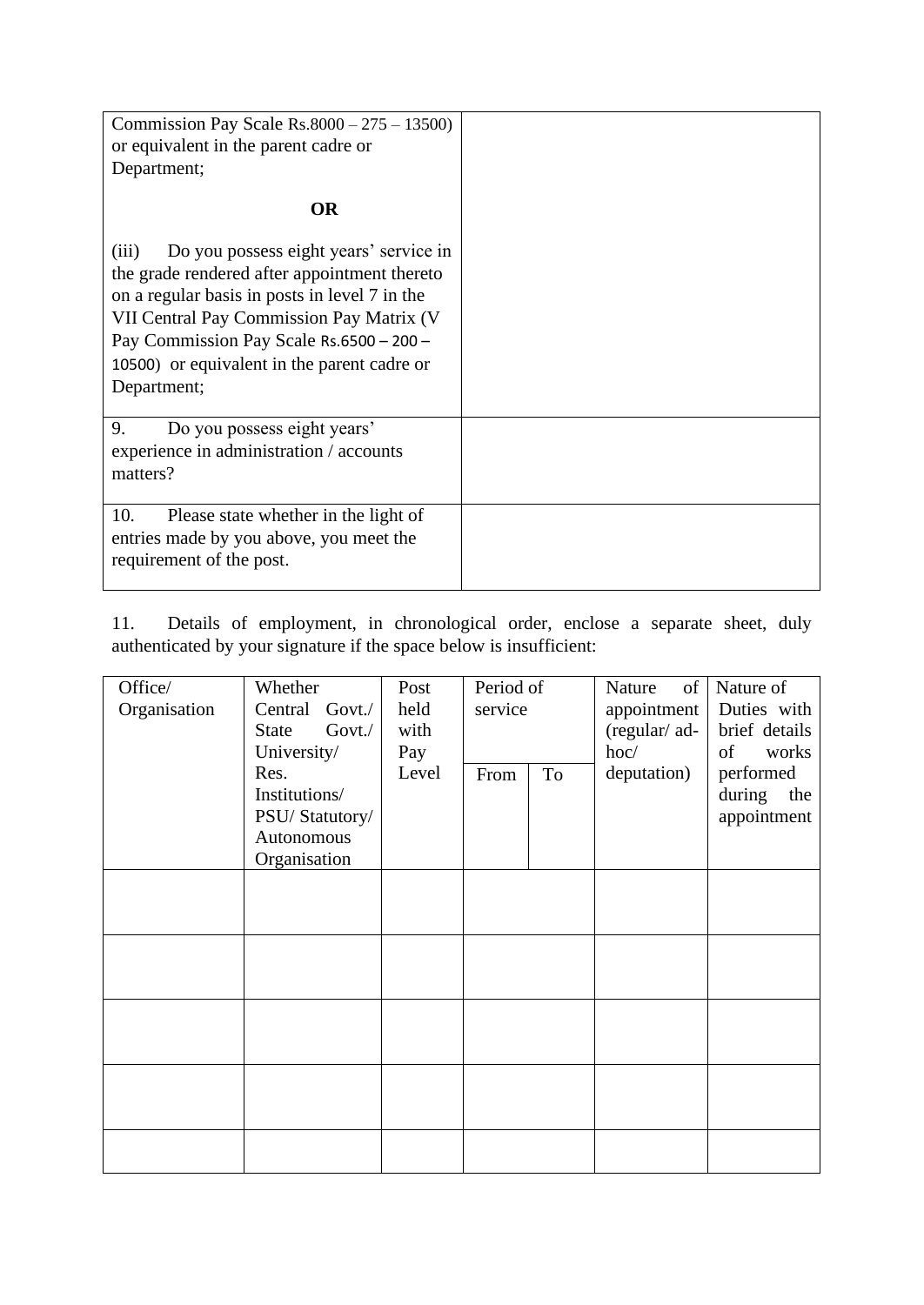| Nature of present employment i.e. ad-<br>12.<br>hoc or (Temporary) quasi-permanent or<br>permanent                                                                  |  |
|---------------------------------------------------------------------------------------------------------------------------------------------------------------------|--|
| 13.<br>In case the present employment is<br>held on deputation/contract basis, please<br>state:                                                                     |  |
| (a) The date of initial appointment<br>(b) Period of appointment on deputation/<br>contract                                                                         |  |
| Additional<br>14.<br>details<br>about<br>present<br>employment. Please state whether working<br>under:                                                              |  |
| (a) Central Government<br>(b) State Government<br>(c) Autonomous Organization<br>(d) Government Undertaking<br>$(e)$ PSU<br>(f) Universities                        |  |
| 15.<br>Are you in VII Pay Commission pay<br>level? If yes, give the date from which the<br>revision took place (Please indicate the pre-<br>revised scale, as well) |  |
| 16.<br>Existing total emoluments drawn per<br>month.                                                                                                                |  |
| 17.<br>Additional information, if any, which<br>you would like to mention in support of your<br>suitability for the post. (Please enclose a<br>separate sheet):     |  |
| 18. Whether belong to SC/ST/OBC                                                                                                                                     |  |
| 19. Remarks, if any                                                                                                                                                 |  |